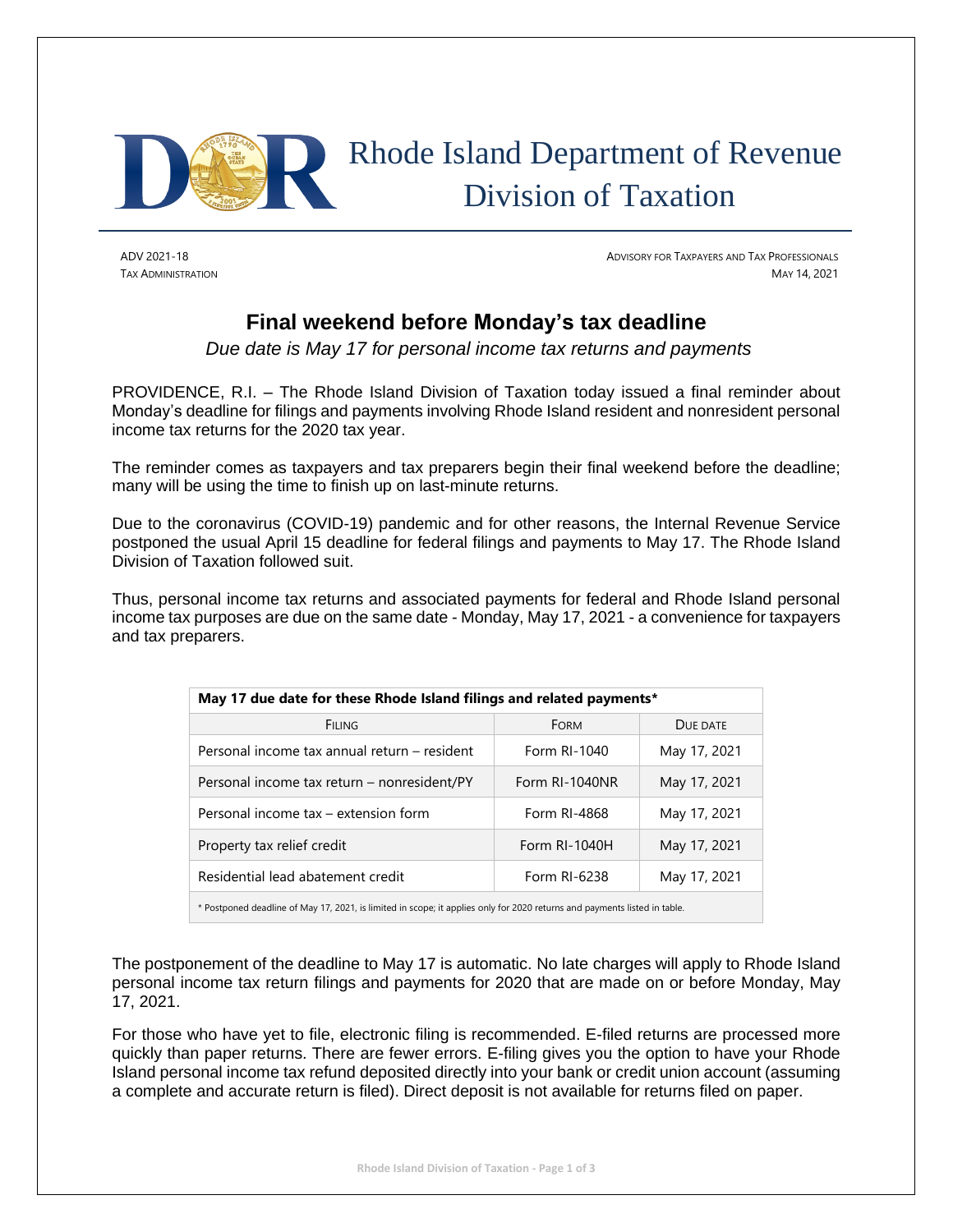## **Filing for an extension**

You may apply for an automatic extension, which will give you several more months to file your return: The extended due date this year is October 15, 2021. (Note: It is a six-month extension from the original due date of April 15, not from the postponed due date of May 17.) Following are some key points.

- $\checkmark$  If you use tax-preparation software, or your preparer does, you may use the extension request form provided by the software program. You may also use the Division's extension form, which includes instructions: [https://go.usa.gov/xHsJM.](https://go.usa.gov/xHsJM) For information about how to make a proper estimate when filing for an extension, please use the following link: [https://go.usa.gov/xHsSY.](https://go.usa.gov/xHsSY)
- $\checkmark$  If you are not required to make a payment by May 17 because your calculations show that you paid in a sufficient amount last year, for example – don't file the Rhode Island extension form, but when you file your Rhode Island return by the October extended due date, attach a copy of your federal extension application.
- $\checkmark$  If you have a balance due, you still must pay what you owe by May 17 or face late charges. Remember: It's an extension of the time to file, not of the time to pay. If you'll have a balance due, file Form RI-4868 on paper[: https://go.usa.gov/xHsJM.](https://go.usa.gov/xHsJM)
- $\checkmark$  If you can't pay what you owe by May 17, file by that date to avoid the failure-to-file penalty and enter into an agreement to pay over time, in installments. To learn more about payment plans, call the Division's Compliance & Collections section, at (401) 574-8941 from 8:30 a.m. to 3:30 p.m. business days. (Have a copy of your return handy when you call.)

| <b>DESCRIPTION</b>                           | LINK                                                     |
|----------------------------------------------|----------------------------------------------------------|
| Pay using Division's taxpayer portal         | https://www.taxportal.ri.gov                             |
| Pay by credit card, debit card               | http://www.tax.ri.gov/misc/creditcard.php                |
| Summary of payment methods                   | http://www.tax.ri.gov/Advisory/ADV 2021 15.pdf#page=3    |
| Forms and instructions                       | http://www.tax.ri.gov/taxforms/personal.php              |
| See if you can prepare, e-file at no charge: | http://www.tax.ri.gov/misc/efile.php                     |
| Find a volunteer tax preparer                | https://go.usa.gov/xHvAb                                 |
| Find a paid preparer                         | https://go.usa.gov/xHvA8                                 |
| Information on penalty relief                | http://www.tax.ri.gov/Advisory/ADV 2020 23.pdf           |
| Information about extensions                 | http://www.tax.ri.gov/forms/2020/Income/RI-4868 1D w.pdf |
| How to reach us (email, website, phones)     | http://www.tax.ri.gov/Advisory/ADV_2021_16.pdf           |
| Check the status of your refund              | https://www.ri.gov/taxation/refund/                      |
| Federal tax information                      | https://www.irs.gov/                                     |

## **List of tax-time resources**

Following is a brief list of some resources for last-minute taxpayers ahead of the May 17 deadline.